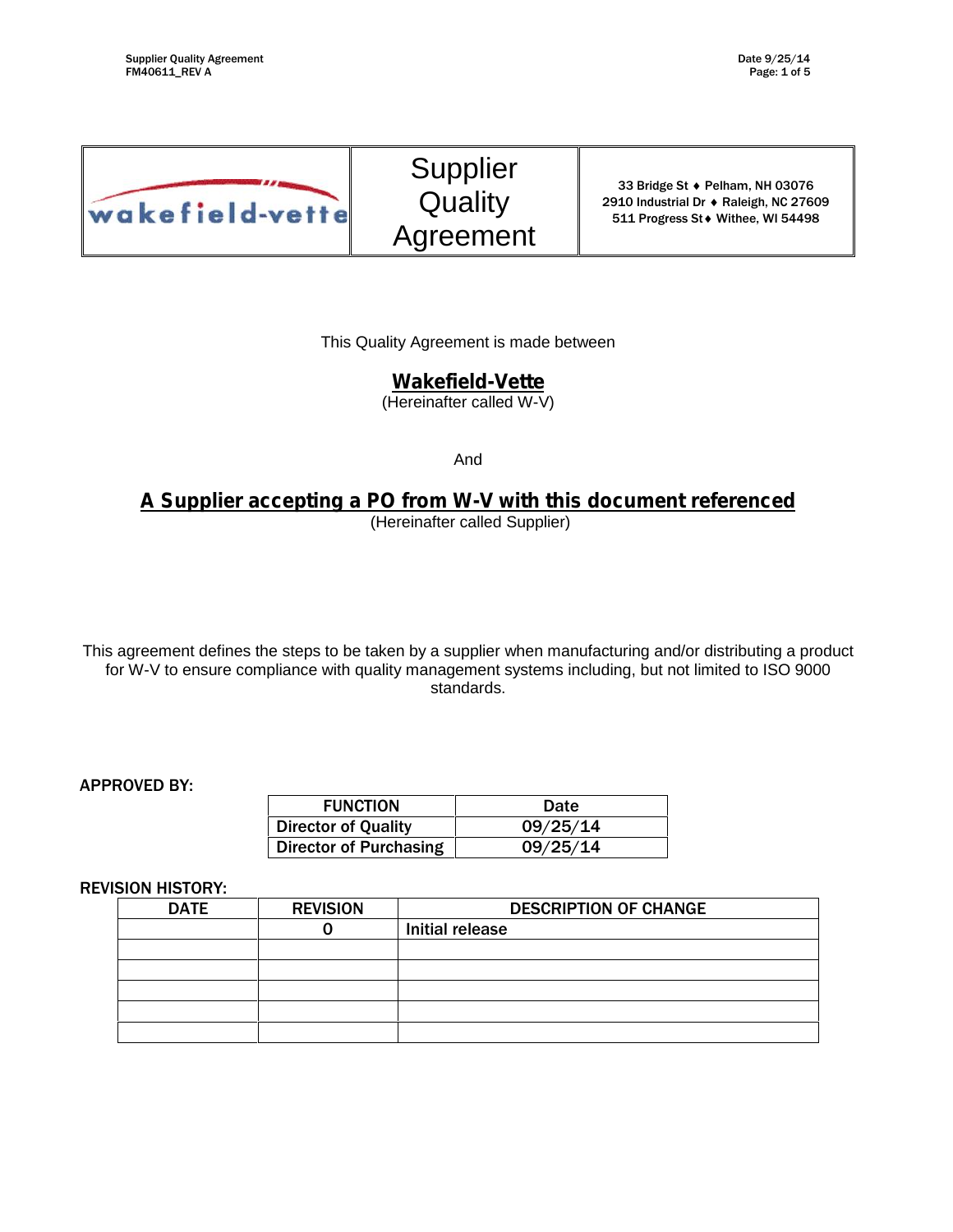# **1. Table of Content**

| <b>Table of Content</b>                      |
|----------------------------------------------|
| Scope of The Agreement                       |
| Purpose                                      |
| <b>General Requirements</b>                  |
| Manufacture                                  |
| <b>Quality Assurance and Quality Control</b> |
| <b>Quality Data and Records</b>              |
| Audits                                       |
| <b>Contract Manufacturers</b>                |
| <b>Change Control Procedure</b>              |
| <b>Complaint Handling</b>                    |
| <b>Material Declaration and RoHS</b>         |
| <b>REACH and Conflict Minerals</b>           |
| <b>Counterfeit Materials</b>                 |
| Confidentiality                              |
|                                              |

16. Final Provision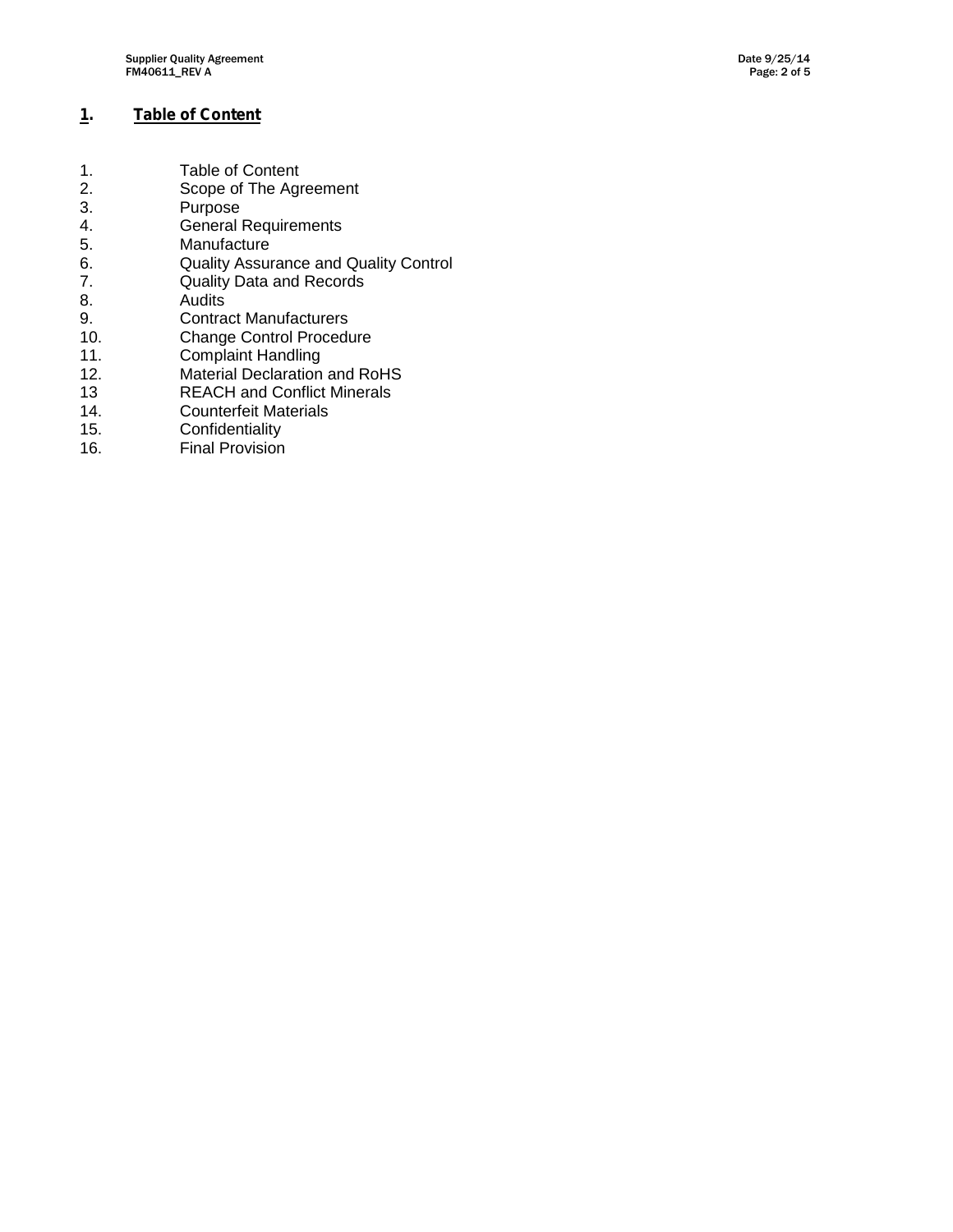## **2. Scope of the Agreement**

This Agreement shall apply to products or services that are supplied to W-V or it's sub-contractors.

### **3. Purpose**

W-V supports the production of products and services in accordance with current good manufacturing practices and compliance with the regulatory requirements and international standards.

This Supplier Quality Agreement (SQA) serves to define and establish the obligations and responsibilities of the parties in relation to the quality assurance standards required for all products and services delivered by the supplier to W-V.

This agreement is a quality agreement and does not purport to be exhaustive in relation to legal and commercial issues covered under a separate agreement. This supplier quality agreement may be included as an attachment to the overriding commercial agreement or stand as a separate agreement with reference to the master agreement as applicable.

The agreement shall be made accessible to any relevant party, if requested and where appropriate

#### **4. General Requirements**

Supplier warrants the products and services provided by supplier at the time of delivery shall conform to the mutually agreed specifications, as set forth in the supplier purchase order. This includes conformance in all material and cosmetic respects to the appropriate and applicable specifications and requirements.

Supplier further warrants and guarantees that, as of the date of each shipment hereunder to W-V, or its designee product(s) shall be conforming.

The supplier shall implement and maintain throughout the term of this agreement, a quality system compliant with ISO 9000 standard.

The supplier is completely responsible for the quality related activities of their suppliers, sub-contractors, service providers, and/or material sources.

#### **5. Manufacture**

The supplier shall be responsible for assuring that the standards and operations of its facilities, equipment, personnel, personnel training, systems and procedures comply with a recognized quality system applicable to the supplied product (e.g. ISO).

The supplier shall manufacture the Product(s) only at the manufacturing site(s) already agreed upon With W-V and provide notification to W-V prior to any change of location.

Any non-conformance discovered by the Supplier on products in their control shall be documented using the supplier's method of non-conformance reporting.

Each Shipment must be accompanied by a Certificate of Conformance indicating compliance with all applicable specifications, drawings, and PO requirements.

Supplier shall perform a First Article Inspection in the following cases:

- First time the product is manufactured
- A change in the design of the product
- A change in manufacturing source, process, location of manufacture, tooling, or programming.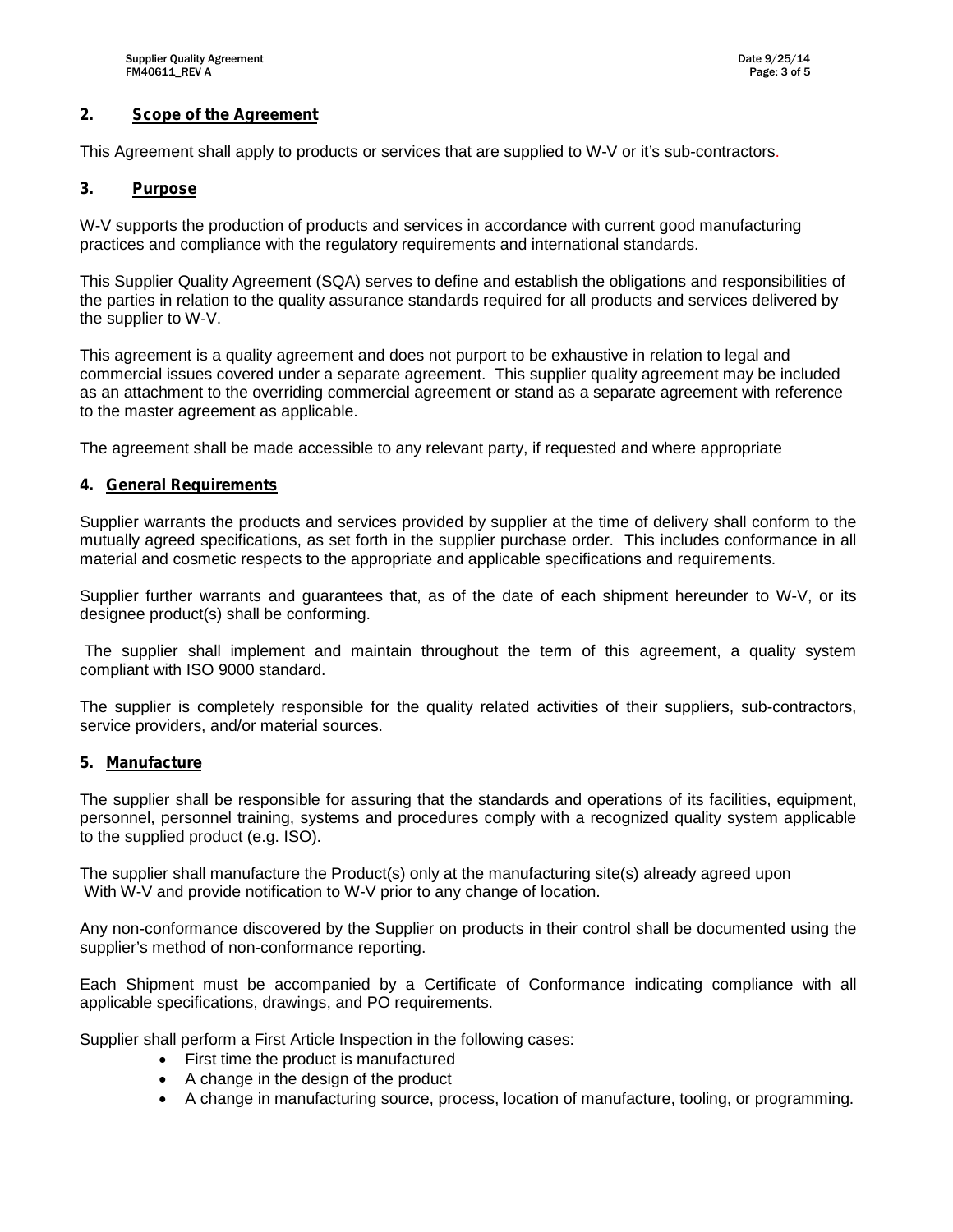#### **6. Quality Assurance and Quality Control**

The supplier shall be responsible for the purchase; storage, testing and release of raw materials used in the manufacture of the product(s) and for ensuring suppliers for such materials comply with the current specifications and suppliers own control systems and procedures.

The supplied product(s) shall comply with (mutually agreed) specifications and shall be delivered in appropriate packages with labeling containing product(s) information, appropriate international hazard symbols and hazard and emergency instructions.

Supplier shall maintain a Calibration system. Inspection measuring and test equipment shall be controlled, calibrated, and maintained. Calibration shall be traceable to National or International standards.

#### **7. Quality Data and Records**

The retention time of the manufacturing quality records shall be not less than 7 years.

Material Certifications and FAI's submissions to W-V will be issued as per agreed specifications between W- V and the supplier (where applicable).

Batch documents will be kept by the supplier (manufacturing report, the test report, the test results of its raw materials, intermediate products and in-process-controls and other batch related quality assurance measures) (collectively the "Quality Records").

#### **8. Access to Facility**

In the case of an adverse event where a causal link is likely related to a supplier product or service, W-V and/or authorized representatives shall be provided without delay copies of the relevant quality records which are necessary to clarify the causation of the event and access to the premises of the supplier in which the products are manufactured and tested to obtain information on production processes, to determine status and to witness routine tests and to review relevant batch documentation related to the product(s) and the quality assurance system.

In all other cases, upon prior notice of W-V and with suppliers approval, W-V or its authorized representatives shall be provided access to the premises of the supplier, in which the product(s) are manufactured and tested to obtain information on production processes, to determine status and to witness routine tests and to review the relevant batch documentation related to the product(s) and the quality system.

#### **9. Contract Manufacturers and Flow Down Requirements**

In the event that the supplier is not the manufacturer of the products, in particular if the supplier is an agent, broker, trader, distributor, re-packager or re-labeler, supplier shall enforce the terms and conditions of this agreement on his sub-contractors and/or the manufacturer of the products. The supplier shall flow down provisions of the W-V Purchase Order to its suppliers.

#### **10. Change Control Procedure**

Supplier shall have a documented and effective change control system in place that will evaluate, document, and maintain traceability for all changes to product.

Supplier shall inform W-V of any changes involved in the manufacture of products or services prior to implementation of changes.